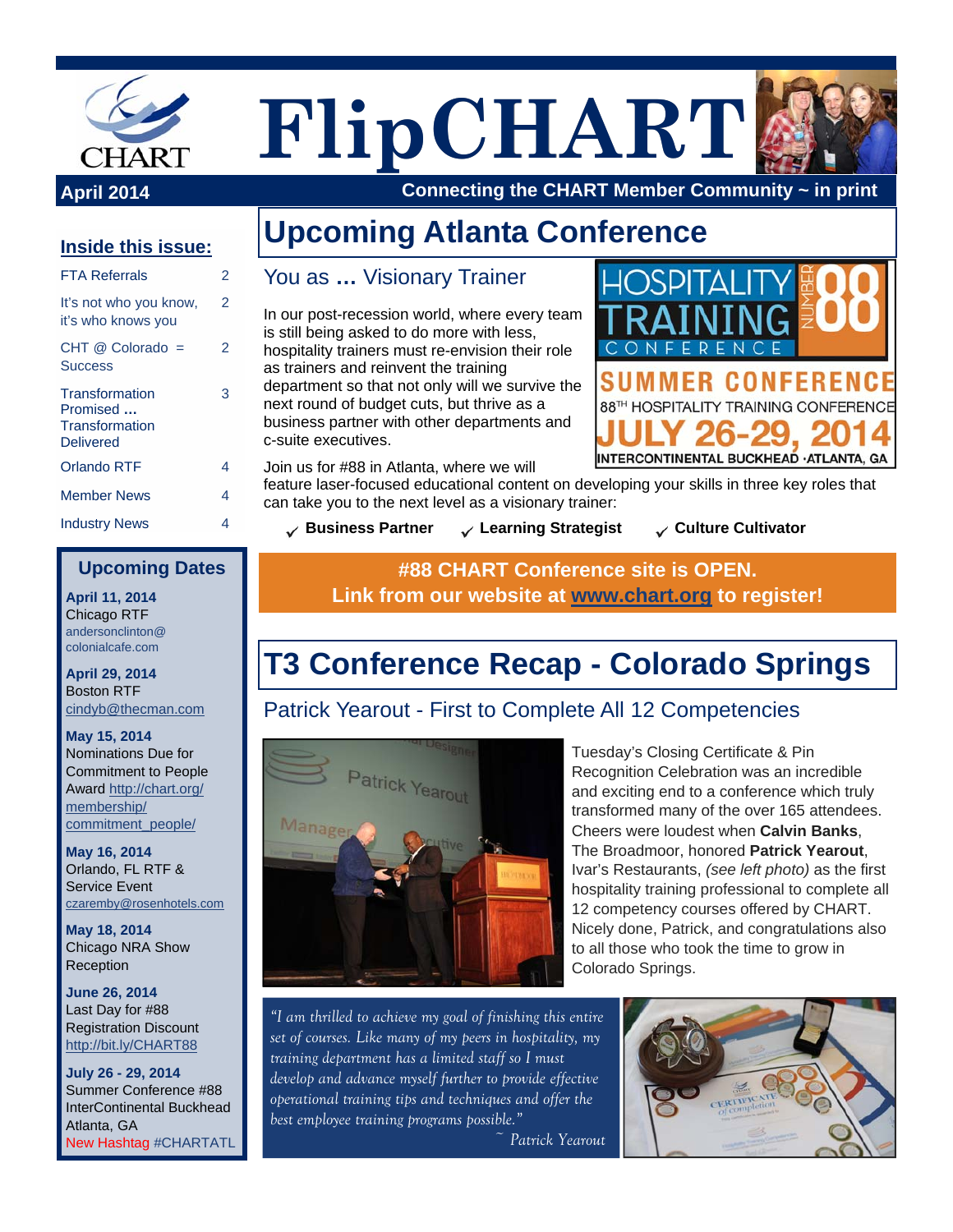

# **FTA Referrals**

With more than 50 First Time Attendees (FTAs), this was one of our most highly attended winter conferences in recent years. **A Big Shout Out of Thanks** to the following **who referred First Time Attendees to CHART CO Springs**!

**Adam Huddleston**, Domino's Pizza **Becky Durling**, Xanterra Parks &

Resorts

**Calvin Banks**, The Broadmoor **Chip Romp**, Ovation Brands **Connie Bennett**, Biscuitville **Dan Walker**, Little Caesars **Ferdie Birondo**, WKS Restaurant **Group Jennifer Capler**, Fleming's **Kevin Hostetter,** Auntie Anne's **Michelle Mason**, Granite City Food and Brewery **Shar Ingelmo**, Pappas **Restaurants Tracy Petreman**, Canalta Hotels **Wade Chancellor**, Marlow's

Tavern **Wayne Schmidt**, Little Caesars **Chris Longstreet**, Choice Hotels

**CHART membership is STRONGEST when more peers are engaged and sharing! Share the benefits of CHART with others!**  http://chart.org/membership/

## **PRESIDENTalks Calvin Banks**



It's not who you know, it's who knows you



Attendees all 'medaled' at The BROADMOOR during CHART's 87<sup>th</sup> semi-annual conference. Over 160 attendees participated in our 12 competency workshops with 76 receiving certificates of knowledge/completion for the four tracks. Patrick Yearout became

the first person to complete all tracks receiving his program completion pin. We also networked, bowled, rode bulls, made shoes, roasted s'mores, and 3 crazy individuals even played golf in the snow. *Check out our photo albums posted on our Facebook page.*

Though each of these will be a lasting memory, it was one quote from our first speaker, Ross Shafer, which really spoke to me. "*It's not who you know, it's who knows you*." Think about that statement for a moment. Throughout our careers, we have been told "who you know makes the difference." And that is true to some extent. Who you know may get you an email address, or number to call. It may even open the door. However, it is who knows you that will ensure that your email receives a reply or that phone call gets answered or more importantly lets you walk through the open door into the room.

CHART is filled with people who should know you. These are Directors, Training Managers, Chief People Officers, CEOs, Trainers, Deans, and Friends who want nothing more than to help you grow your organization and your career. Kathleen Wood put it best as she closed out the conference with "Plug in your Career GPS?" She started her presentation by reminding us, "*CHART is people with big hearts, doing great things, all around the industry*." One of her suggestions was that each of us should have 20-25 people in our network who grow us professionally, improve our net worth, are seen as a resource, provide core – steadfast support, and develop us.

So I encourage you to take stock of who you have in your life that provides one of these key attributes and look for individuals who can fill any voids. Remember "it's not who you know, it's who knows you."

# **CHT @ Colorado = Success**



This was the first time we offered the CHT (Certified Hospitality Training) exam during the winter conference. And judging by the proud smiles of those pictured, it was a success! **Calvin Banks,** The Broadmoor, is surrounded by all the new CHT professionals, (L to R): **Sophia Frey,** Canalta Hotels, **Bryan Frame,** Galardi Group, **David Kreitlow,**  Galardi Group, **Kevin Hostetter**, Auntie Anne's, **Danielle West,** The Broadmoor, **Ashley Williams,**  Sea Island, **Amelia Karpowitz,** Sea Island, and **Regan Arntzen,** CraftWorks Restaurants & Breweries.

**Sign up now to take the CHT exam in Atlanta.**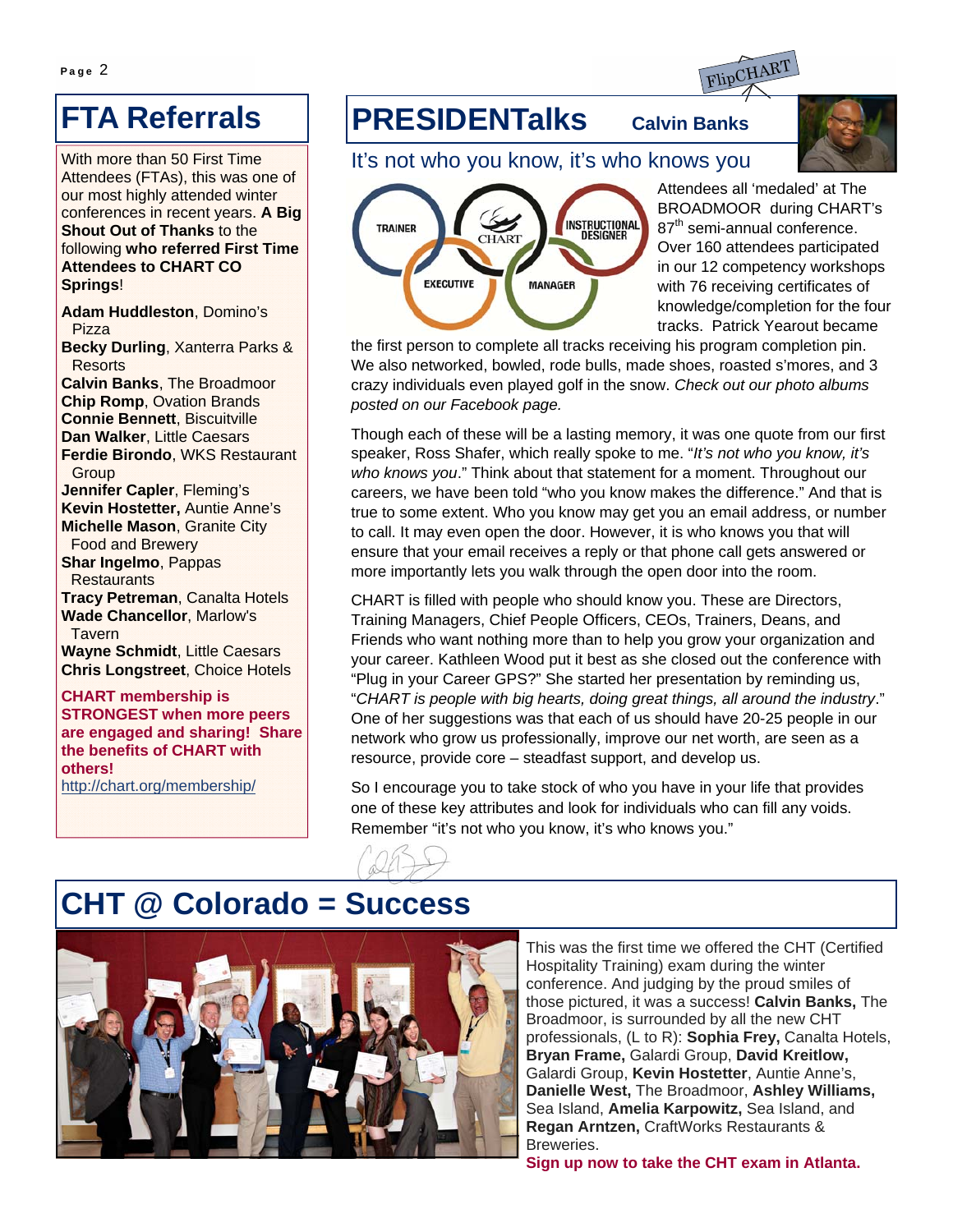

# **T3 Conference Recap - Colorado Springs**

#### Transformation Promised **…** Transformation Delivered





*(L to R) Manny Mejias, Ovation Brands and Ron Wood, Rubio's, proudly display our donation of over 200 gentlyused shoes as part of our 22nd service event for Soles4Souls. Thanks everyone!* 



*KUDOS to our Talented T3 Conference Team!! (L to R) front row - Katie Kaye, Benchmark Hospitality, Kirstie Johnson, enlightener enterprises, Serah Morrissey, CSM Lodging, DeMarcio Slaughter, Sage Hospitality, Michele Lange, The Habit Burger Grill, Tren Reed, O'Charley's, Chet Enten, Ovation Brands, Gabe Hosler, Rubio's Restaurants, back row - Jay Griffin, Cracker Barrel, Melanie Shanks, The Broadmoor, Colby Hutchinson, Best Western, and Craig Forbes, McAlister's Deli* 

Many learned how to be 'Twitter Rockstars' at the session led by

**Gini Quiroz,** CHT, K&N Managements. Check out their tweets, and others from the conference by **searching #CHARTCOSprings** at



www.twitter.com or **viewing our past tweets @CHARTtrainers!** 



*Have you ever considered walking across broken glass barefoot? Many of our attendees did just that in Colorado Springs to experience what many face around the world without proper footwear. The photo above shows Jason Lyon, Common Man, taking part in this amazing one-of-a-kind event.* 

*In addition, in the session led by James Carter, Be Legendary, attendees worked together to hand make sandals for children.* 

*CHART attendees really know how to show our CARING principle!* 

**Want to view all our conference photos and get a better glimpse of all the fun and learning which took place at #87**? We've posted photos from the keynote and breakout sessions, dinner events (yes some riding the bull!), and even from the Hospitality Suite on our Facebook page.